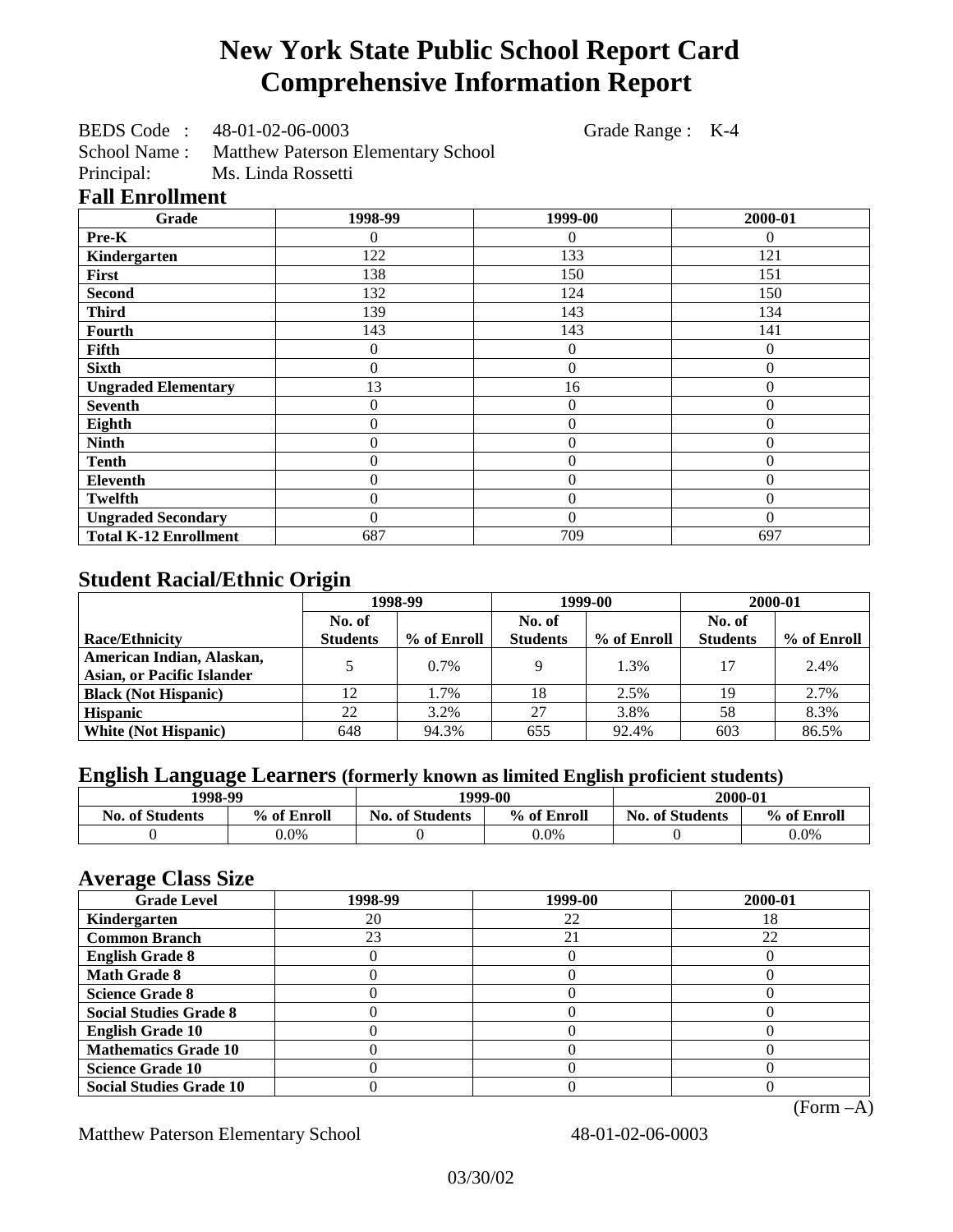# **District Need to Resource Capacity Category**

| <b>N/RC Category</b> | <b>Description</b>                                                  |
|----------------------|---------------------------------------------------------------------|
|                      | This is a school district with average student needs in relation to |
|                      | district resource capacity.                                         |

#### **Similar School Group and Description**

| <b>Similar School Group</b> | <b>Description</b>                                                    |
|-----------------------------|-----------------------------------------------------------------------|
|                             | All schools in this group are elementary level schools in school      |
|                             | districts with average student needs in relation to district resource |
|                             | capacity. The schools in this group are in the lower range of student |
|                             | needs for elementary level schools in these districts.                |

**All schools within the same N/RC category are divided into three similar groups defined by the percentage of students in the school who are eligible for the free lunch program and/or who are English Language Learners (formerly known as Limited English proficient).**

## **Attendance and Suspension**

|                               | 1997-98         |         | 1998-99         |         | 1999-00         |         |
|-------------------------------|-----------------|---------|-----------------|---------|-----------------|---------|
|                               | No. of          | $%$ of  | No. of          | $%$ of  | No. of          | $%$ of  |
|                               | <b>Students</b> | Enroll. | <b>Students</b> | Enroll. | <b>Students</b> | Enroll. |
| <b>Annual Attendance Rate</b> |                 | 95.8%   |                 | 95.2%   |                 | 95.2%   |
| <b>Student Suspensions</b>    |                 | 0.3%    |                 | $0.0\%$ |                 | 0.0%    |

## **Student Socioeconomic and Stability Indicators (Percent of Enrollment)**

|                          | 1998-99 | 1999-00   | 2000-01    |
|--------------------------|---------|-----------|------------|
| <b>Free Lunch</b>        | 7.1%    | 9.2%      | 6.8%       |
| <b>Reduced Lunch</b>     | 3.5%    | 4.7%      | 5.6%       |
| <b>Public Assistance</b> | 1-10%   | $1 - 20%$ | $1 - 10\%$ |
| <b>Student Stability</b> | 91-100% | 93%       | 98%        |

#### **Staff Counts**

| <b>Staff</b>                            | 2000-01 |
|-----------------------------------------|---------|
| <b>Total Teachers</b>                   |         |
| <b>Total Other Professional Staff</b>   |         |
| <b>Total Paraprofessionals</b>          |         |
| <b>Teaching out of Certification *</b>  |         |
| <b>Teachers with Temporary Licenses</b> |         |

\*Teaching out of certification more than on an incidental basis.

(Form –B)